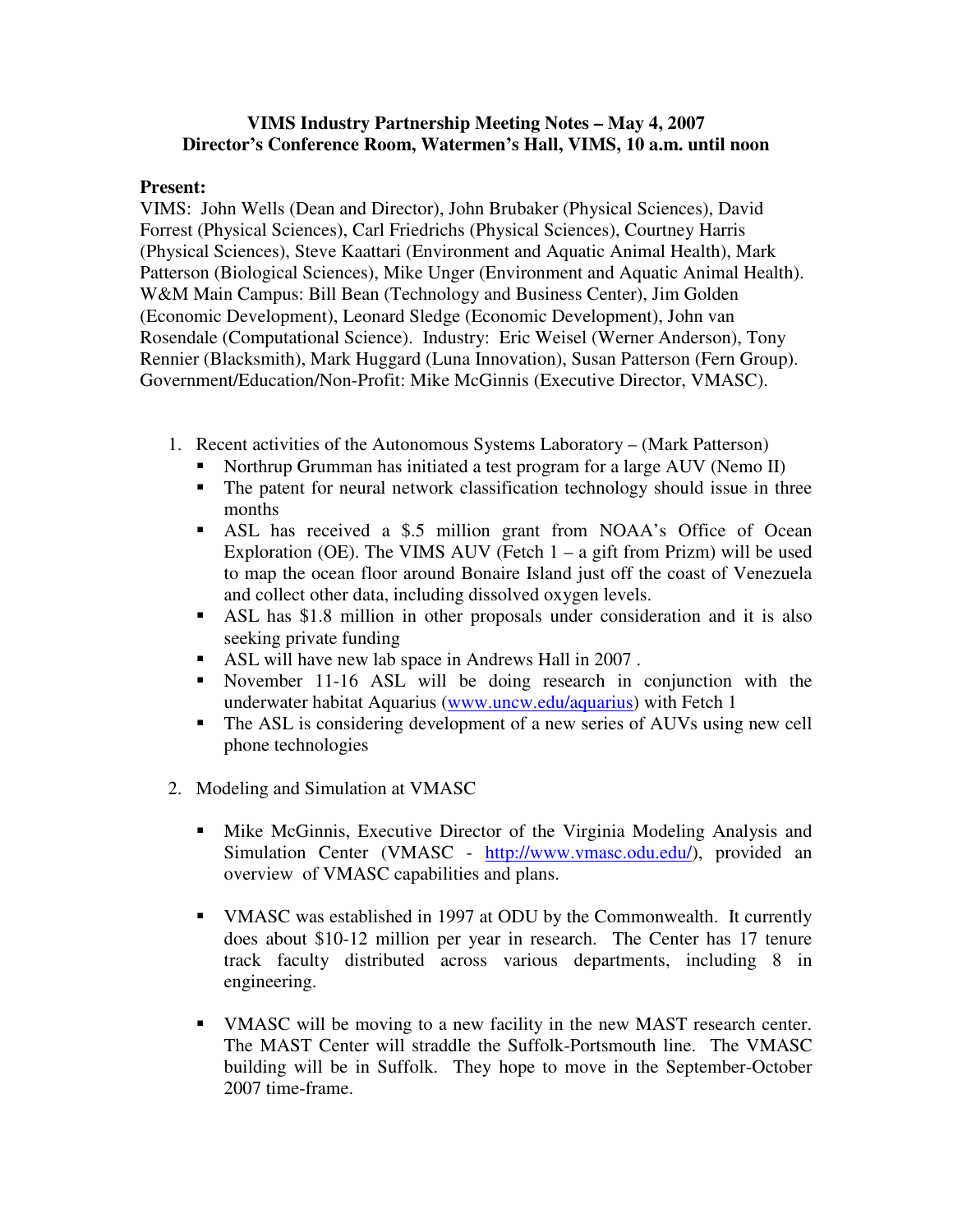- The overwhelming majority of VMASC's research has been funded by various DOD organizations, particularly the Joint Forces Command, but they are working to diversify their research. Primary areas of interest include transportation, homeland security, military, serious gaming, education, and medical applications.
- VMASC is very active facilitating various academic and business conferences, and is helping to organize the MODSIM conference on September 11-13 in Virginia Beach
- Discussion of VMASC/ODU and VIMS collaboration potential, including the ongoing proposal to the Department of Homeland Security for a Center of Excellence for the Study of Natural Disasters, Coastal Infrastructure and Emergency Management (Mike McGinnis, John Wells, Jim Golden, et al.) – 30 minutes
- 3. Potential VMASC-VIMS-Industry Collaboration (Jim Golden, Mike McGinnis, John Wells, General Discussion)
	- Since the beginning of 2007 VMASC and VIMS have been involved in a number of discussions, facilitated by the Hampton Roads Research Partnership, concerning potential collaboration in the areas of natural disasters and security issues in the maritime domain. The most likely connections are between VIMS/W&M strengths in sensors, observation systems and modeling, and VMASC strengths in modeling and simulation to support decision analysis.
	- VMASC/ODU took a lead position in applying for a Department of Homeland Security Center of Excellence in Natural Disasters, Coastal Infrastructure, and Emergency Management, which will be funded a at \$3 million per year for six years. VIMS has a major partnership position in the proposal and would have the lead in the "natural disasters" area. The partners submitted a white paper to DHS in February and they have been working on a full proposal since then.
	- Following the VIMS-Industry Partnership meeting, VMASC learned that DHS had reviewed the white paper and was not inviting a full proposal. The partners have decided not to submit a full proposal, but both VMASC and VIMS are interested in exploring future collaborations along the lines laid out in the proposal.
- 4. Maritime Simulation Laboratory (Eric Weisel, General Discussion)
	- Eric Weisel expressed his interest in expanding modeling and simulation activity related to marine science in Gloucester County.